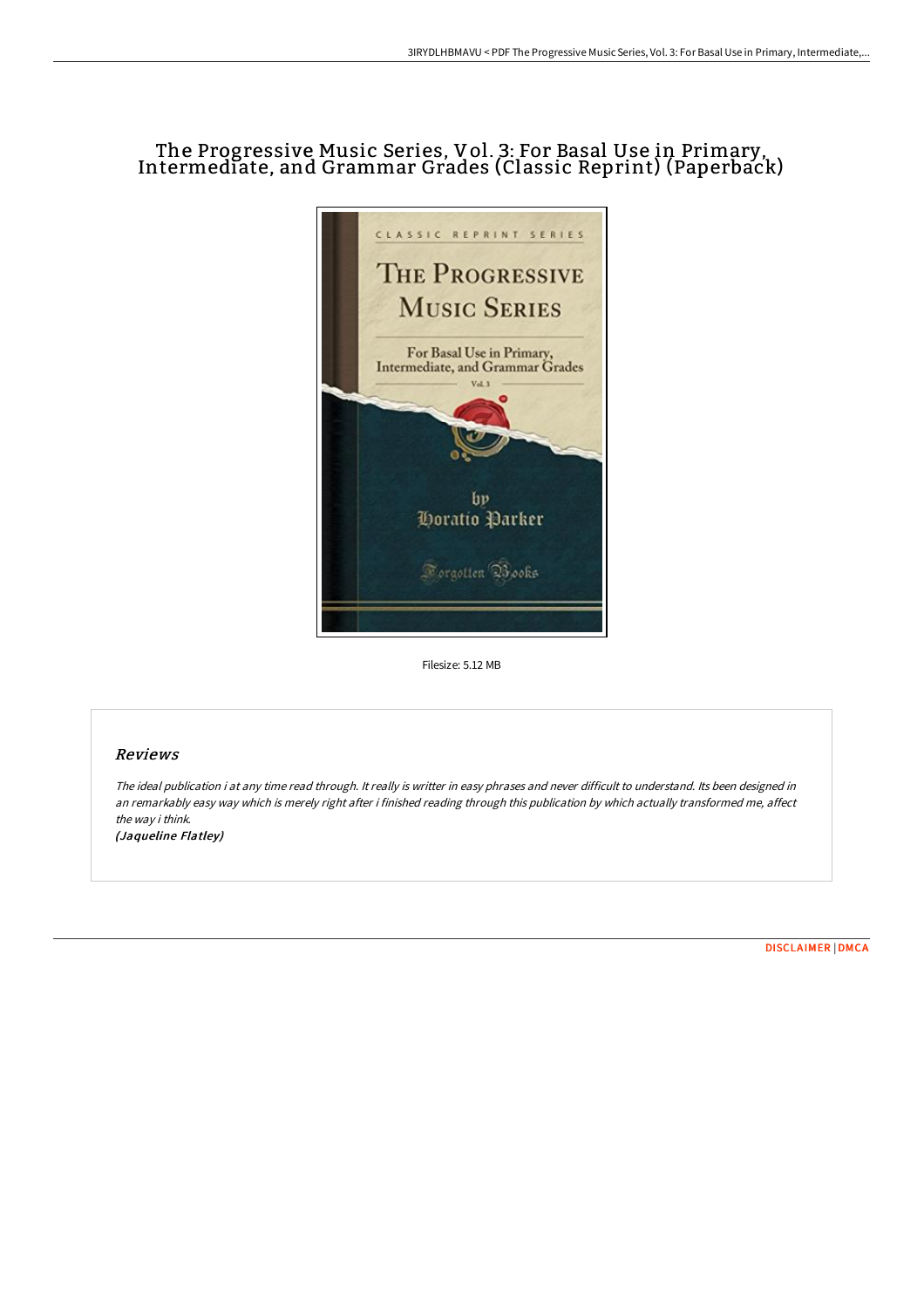## THE PROGRESSIVE MUSIC SERIES, VOL. 3: FOR BASAL USE IN PRIMARY, INTERMEDIATE, AND GRAMMAR GRADES (CLASSIC REPRINT) (PAPERBACK)



Forgotten Books, 2017. Paperback. Condition: New. Language: English . Brand New Book \*\*\*\*\* Print on Demand \*\*\*\*\*. Excerpt from The Progressive Music Series, Vol. 3: For Basal Use in Primary, Intermediate, and Grammar Grades HE Progressive Music Series, in material and plan, aims to realize the ideals of leading authorities in music and pedagogy. The music material comprises the best that could be found in the. Libraries Of America and Europe, together with a large number Of original songs, written by many Of the foremost living composers, Whose interest and cooperation were secured through personal interviews; and characteristic folk songs Obtained from sources hitherto unavailable. All the music material has been subjected to care ful critical study both in regard to its musical worth and to its adaptability to school use. Equal care has been exercised in the selection of the words Of the songs. Three periods of development in the child s school life are recognized by present -day educators: the Sensory Period, the Associative Period, and the Adolescent Period. Books two and Three are designed to cover the Work Of the Associative Period. This period 1s essentially the time for drill and the time for developing sight reading power. Basing the music study on the tonal and rhythmic concepts gained in the Sensory Period, the fundamental musical problems are presented in a-logical sequence for formal drill. In developing these problems four steps-are involved: (1) A review Of a, familiar song. Which embodies the problem. (2) A clear statement Of the problem to the pupils. (3) Thorough drill on the problem, isolated from the context. (4) Application Of the mastered problem ln reading new songs in which it occurs. Parts One, two, and Three Of Book Three form, with Book Two, a consecutive series of lessons Which, beginning with...

B Read The Progressive Music Series, Vol. 3: For Basal Use in Primary, [Intermediate,](http://digilib.live/the-progressive-music-series-vol-3-for-basal-use.html) and Grammar Grades (Classic Reprint) (Paperback) Online

Download PDF The Progressive Music Series, Vol. 3: For Basal Use in Primary, [Intermediate,](http://digilib.live/the-progressive-music-series-vol-3-for-basal-use.html) and Grammar Grades (Classic Reprint) (Paperback)